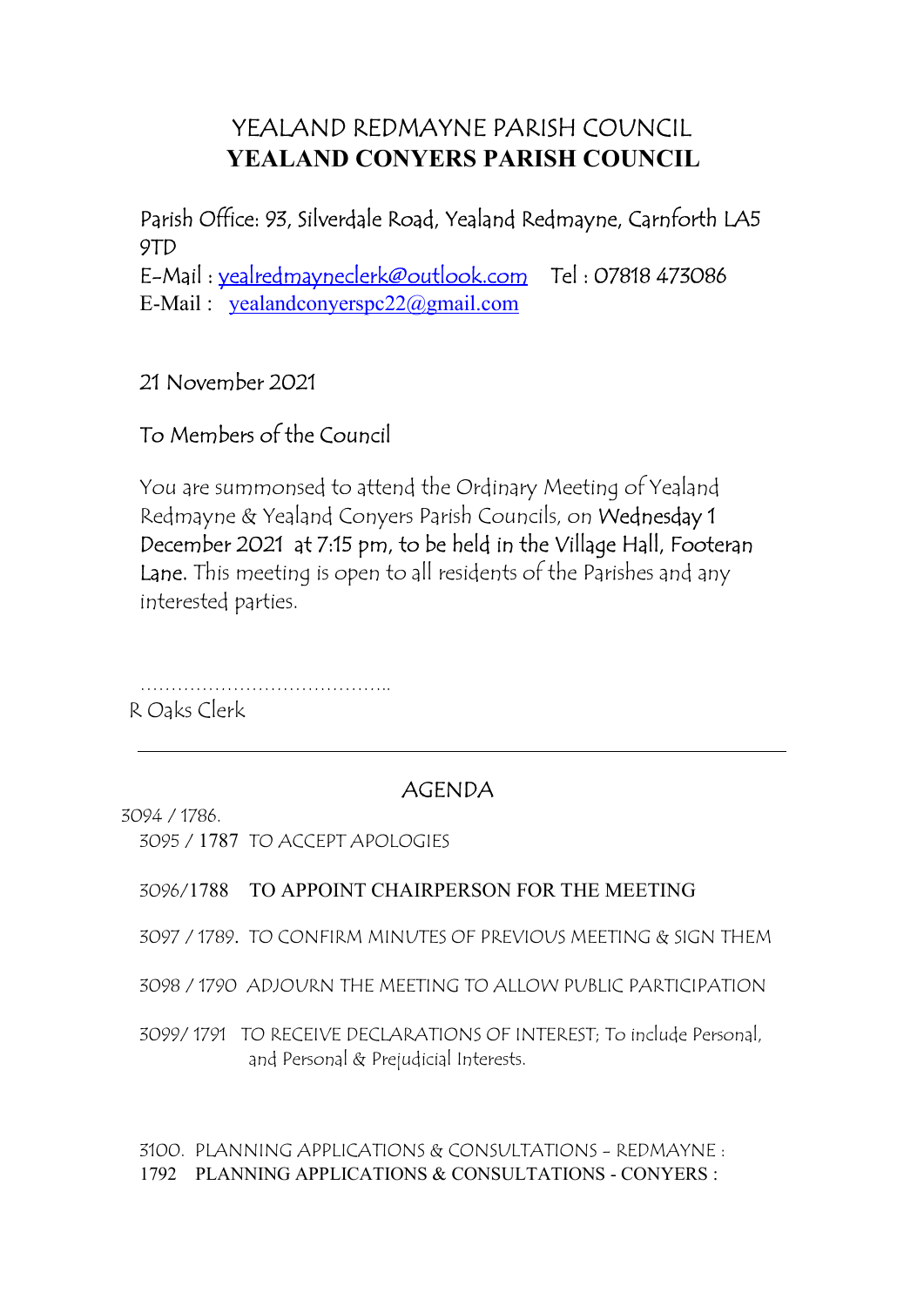- 21/01454/FUL Erection of a roof structure over existing yard and enclosed midden Yealand Hall Farm.
- 21/01457/FUL Erection of an agricultural building and two grain hoppers
- 21/00291/FUL : Change of Use of agricultural barn to visitor shelter, construction of roof and steel frame, at the Cow Barn, Gait Barrows, Ford Lane, Silverdale. O/s Application permitted 06/09/21
- 21/00702/VCN : Demolition of existing bungalow and erection of a part single part two storey detached dwelling, alteration to land levels, installation of a sewage treatment plant, replacement boundary wall with gates and change of use of agricultural field to domestic garden (pursuant to the variation of conditions 1 and 2 on permission ref 20/00252/VCN to amend site plan and materials schedule. (Circulated to Councillors in good time ) Application approved 16/11/21.
- 21/0144/TCA Crown reduction of 4 sycamore trees at 17 Well Lane. (info circulated to Councillors ) ( No Objections were raised ) Permitted 17/09/21
- 21/00678/LB : Listed building application for the removal of chimney breast and stack, alterations to existing openings, works to partition walls, partial removal of ceiling, raising of existing windows, replacement of French doors with window, installation of new windows/doors, installation of secondary glazing, raising of existing roof trusses, construction of a porch to the side elevation, creation of terrace area with external steps, creation of new access and erection of new gate at 59 Yealand Road, LA5 9SJ. Awaiting decision.
- 21/00677/FUL : Construction of a porch to the side elevation, raising of existing roof trusses, creation of terrace area with external steps, creation of a new access and erection of new gate at 59 Yealand Rd. Awaiting decision.
- 21/01253/FUL Leighton Hall Demolition of existing covered storage areas and shed and erection of a single storey extension to the eastern elevation, replacement of the timber frame to existing conservatory, installation of timber doors to enclose loggia, removal of steps and construction of ramps and installation of septic tank Ref. No: | Received: Fri 08 Oct 2021 | Validated: Fri 08 Oct 2021 | Status: Awaiting decision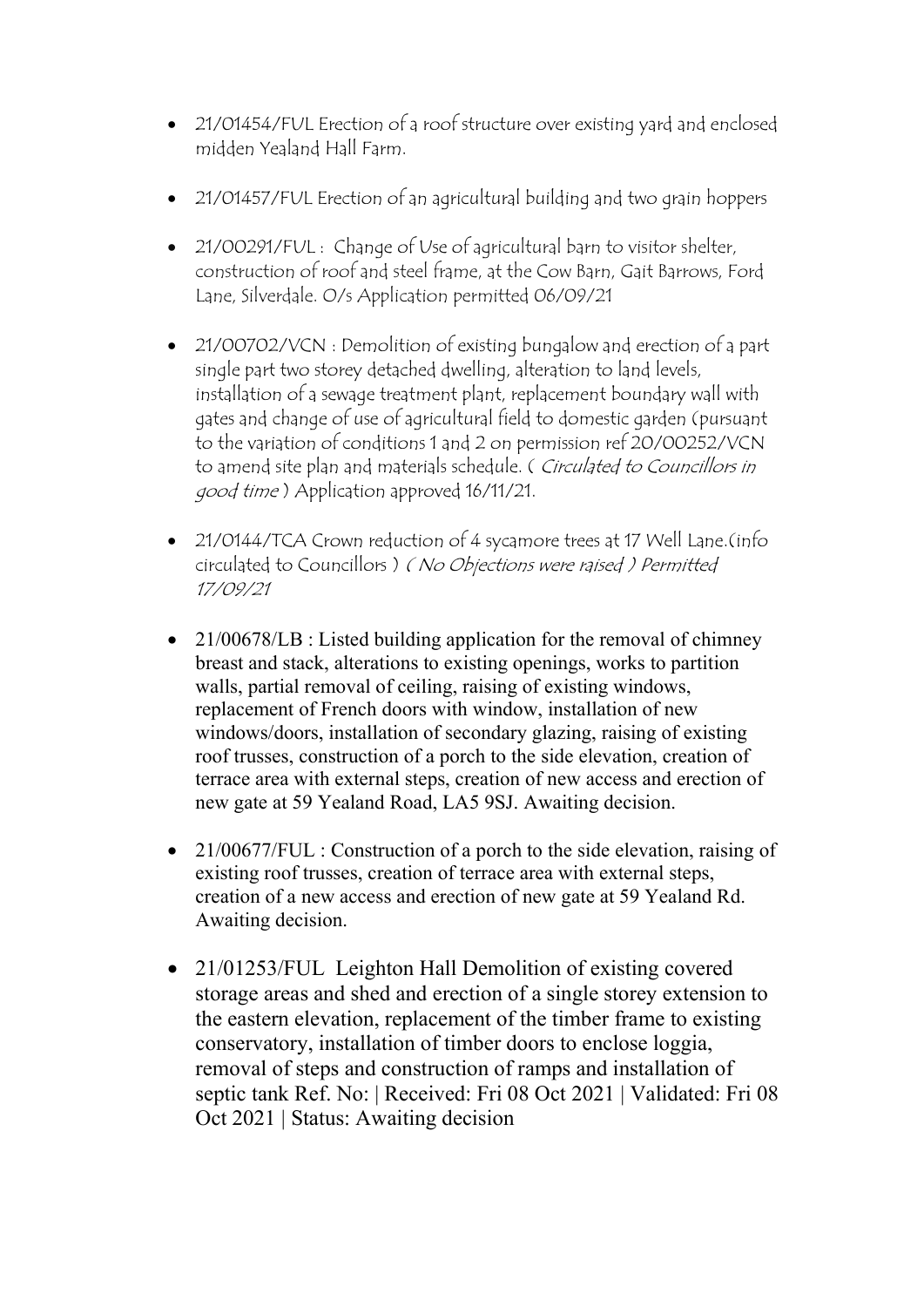DMMO Snape Lane, Yealand Conyers 804-633 (888.2194) Application for definitive map modification order Addition of bridleway from snape lane, Warton to junction with bridleway Yealand Conyers 17 on the parish boundary. Comments by 08/11/21

### 3101. TO APPROVE PAYMENTS - REDMAYNE :

- Clerk's Fee Oct 2021  $\epsilon$  258.27 (Pay on 25<sup>th</sup> chq 443) • Clerk's Fee Nov 2021  $\epsilon$  258.27 •  $Clerk's Express$   $E148.86$ • J Marshall, Grass Cutting  $E \nO$ • J Wheeler de fib pads  $£83.94 *chq 442$ 
	- Insurance Came and Co (now Gallagher) £397.53chq 441
	- Yealand Village Hall meeting rent  $E24$

The Deposit Account now has  $\epsilon$  8387.00 The Current A/c has  $\epsilon$  297.26

\*chq 440 bounced due to cheque being presented to automated machine with a fold in it. Reissued on cheque 442 Chq 443 has to be represented due to lack of funds 3102 To consider the precept for the January meeting

### 1793 TO APPROVE PAYMENTS & FINANCE - CONYERS :

#### Income: Expenditure

| • Clerk's Fee Oct $2021$                                                                        | £ 149.89                                                                |
|-------------------------------------------------------------------------------------------------|-------------------------------------------------------------------------|
| • Clerk's Fee Nov 2021<br>$\bullet$ Clerk's Expenses<br>• Paul Gorrill<br>• Gallagher Insurance | £ 149.89 (Pay on $25^{\text{th}}$ )<br>£ 53.86<br>£112 (+bulbs)<br>£218 |
|                                                                                                 |                                                                         |

### Current Balance as at 24 August is £ 4226.37

1794 To consider the changes to the signatories on the bank account 1795 To consider the precept for the January meeting

3103. TO RECEIVE REPORTS FROM COUNCILLOR REPRESENTATIVES ( for information only )